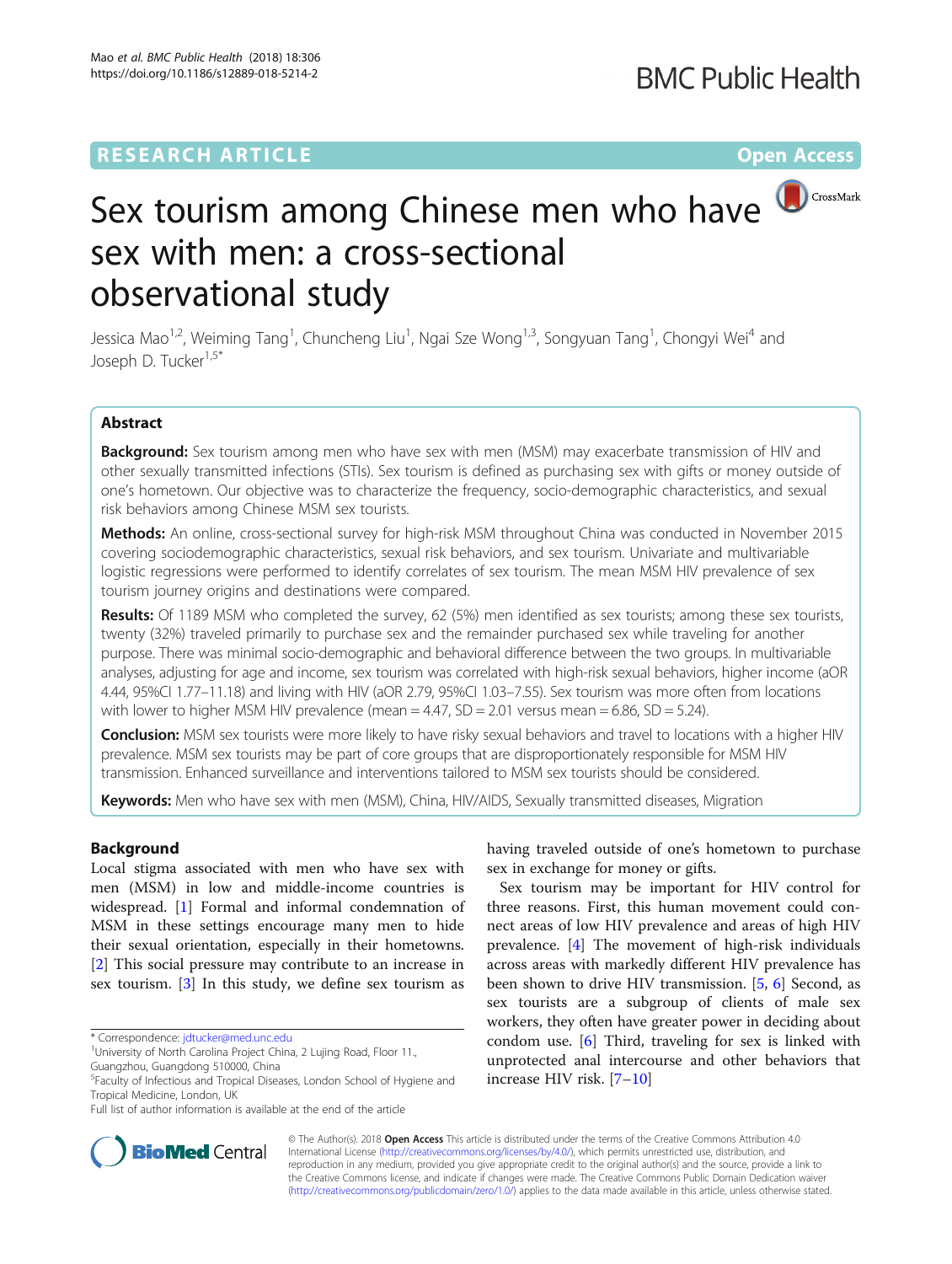While the literature on sex tourism has traditionally focused on men traveling in search of women, the topic of MSM sex tourism has recently become more common. [[11\]](#page-10-0) In addition, sex tourists were previously more common from high-income countries traveling to lowerincome countries, but sex tourism originating from low and middle-income countries is increasingly common. China presents a strong location to study sex tourism among online MSM because of a growing number of domestic and international tourists [\[12](#page-10-0)] and a culturally repressed MSM society that is subject to numerous societal pressures to stay closeted. [\[4](#page-10-0)]

The purpose of this study was to characterize sex tourism in the context of Chinese MSM at high risk for HIV infection. We conducted an online survey to determine socio-demographic and behavioral correlates of MSM sex tourism in China.

#### Methods

#### Participant recruitment and survey development

In November 2015, MSM in China were recruited to participate in a nationwide online, cross-sectional survey. The survey was anonymous and voluntary. Survey promotion took place online primarily through [Danlan.org,](http://danlan.org) an online gay portal, and its gay mobile dating app BlueD. A number of men were also recruited through social media platforms such as Weibo, a microblogging platform and WeChat, a messaging app. The banner ad asked for men who had ever had sex with men to complete a brief survey in return for compensation. Upon clicking the ad, men were directed to the survey, hosted on Qualtrics (Provo, Utah). Men were excluded if they were under 16 years of age, not born biologically male, had never had anal sex with a man, and had not had condomless sex within the last three months. Men who met eligibility criteria provided informed consent. For this study, we defined high-risk individuals as those who had participated in condomless sex within the last three months. Those who did not meet inclusion criteria were excluded using the above criteria. The survey was run until the sample size of 1170 participants was met, approximately 4 days. All promotional materials and the survey itself were written in the Chinese language.

A more detailed description of survey preparation and participant recruitment is reported elsewhere. [[13\]](#page-10-0) Sex tourism questions were developed after a review of current literature and field tested with 150 MSM. The CONSORT E-health checklist [\[14](#page-10-0)] for online surveys was used to ensure completeness.

#### Measures

Sociodemographic and sex behavior survey items were used in a previous online MSM research survey. [[15](#page-10-0)] Survey questions collected data on sociodemographic information, including age, residence, marital status, education, and income. Participants were also asked about their self-identified sexual orientation, whether or not they had ever disclosed their orientation to a healthcare worker, number of male and/or female sex partners in the last three months, whether sex partners were primary or casual partners, and condom use behaviors. Questions also covered sexual risk behaviors, such as sex while drunk, sex under the influence of drugs, group sex, and paid sex.

In our survey, sex tourism was defined as having traveled outside of the city of residence to purchase sex with gifts or money. Participants answering that they had participated in sex tourism were then asked whether they traveled for the primary purpose of purchasing sex (primary sex tourists) or for another primary reason (nonprimary sex tourists), where they traveled, how they found sex partners at their destination, gender and ethnicity of partner from whom they purchased services, reasons for participating in sex tourism, condom use behaviors while traveling, price paid, whether they traveled alone and whether they had discussed HIV status prior to intercourse.

#### Statistical analysis

Descriptive analysis, including frequency of observed behavior, was completed comparing the sex tourists to the general survey population. Pearson's chi-squared test was applied to determine the independence of observed variables to outcomes. Univariate analysis was completed to identify which variables were correlated with having participated in sex tourism. Multivariable logistic regression analyses were performed adjusting for age and income. All statistical analyses were completed using SAS (Cary, NC).

The prevalence of HIV among MSM at each sex tourist's origin hometown and the destination was obtained from existing literature. [\[16](#page-10-0)–[21\]](#page-11-0) All Chinese and international prevalence data were taken from the most recent published source. Analysis of MSM HIV prevalence among was completed by comparing the MSM HIV prevalence at the origin and destination of each journey made by a sex tourist. The HIV prevalence among MSM was compared between each sex tourist's home province in China and destination province in China (if a domestic journey) or destination country (if an international journey). The average HIV prevalence among MSM at the journey origins and destinations were compared using a paired T-test.

#### Ethics

Ethical approval was obtained from institutional review boards at the Guangdong Provincial Center for Skin Diseases and Sexually Transmitted Infections Control (IRB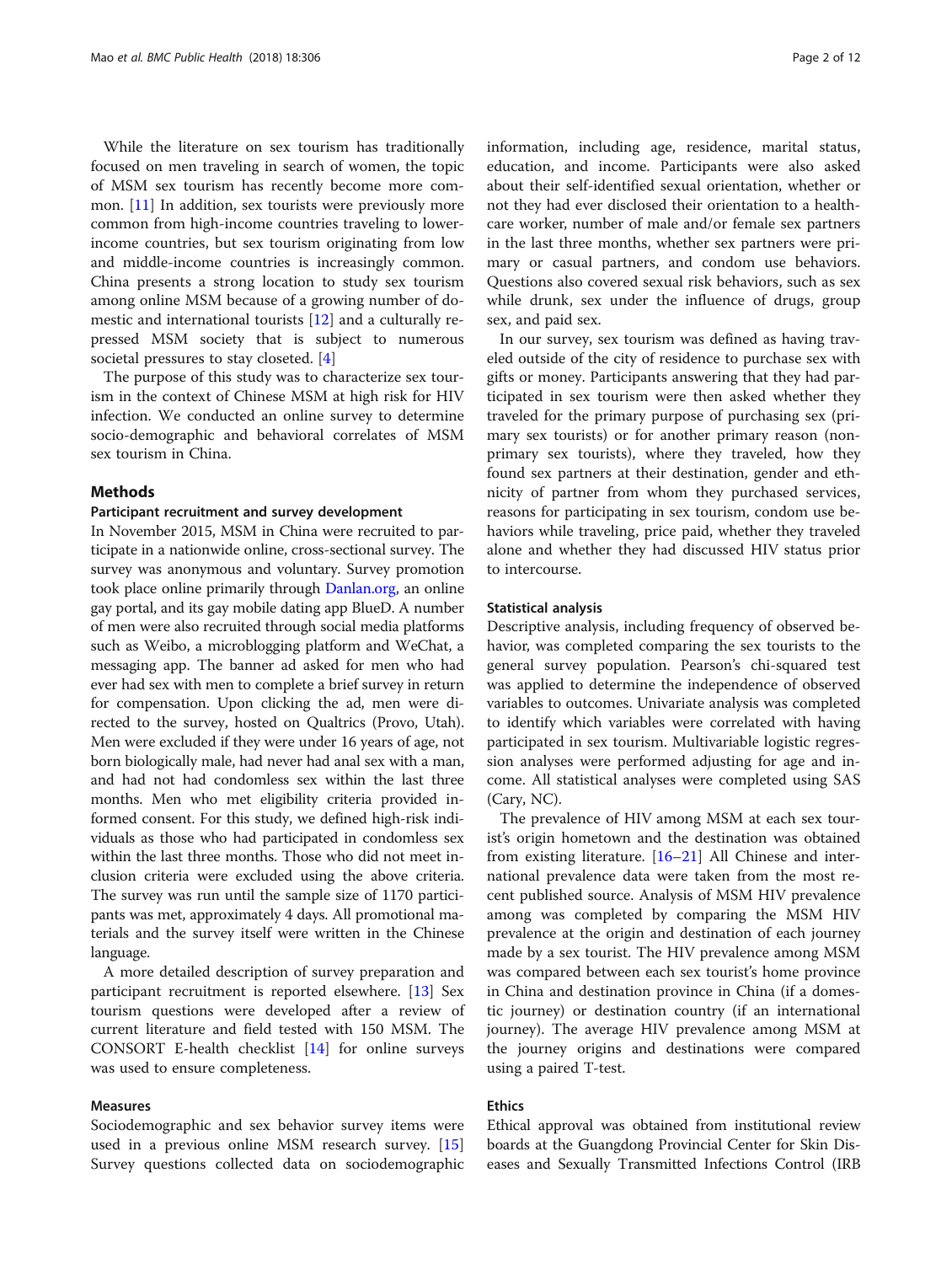number 1R01AI114310–01), the University of North Carolina at Chapel Hill (IRB number 14–1865), and the University of California San Francisco (IRB number 14– 14887). All participants signed an online informed consent form prior to beginning the survey detailing what information would be collected and what the data would be used for. Those who refused to sign the informed consent were not allowed to proceed with the survey.

#### Results

In total, 7892 people clicked on the banner link to enter the survey, and 7551 (96%) started the survey. Of the 1597 participants who passed the exclusion criteria and agreed to the online informed consent, 1189 participants completed the survey. The majority of study participants were under 30 years old (82%), had never been married (83%), identified as gay (70%), had been educated beyond high school (68%), with an average income of less than \$10,000 United States Dollars (USD) annually (82%). Full statistics of the study population are reported in Table [1](#page-3-0).

#### Characteristics of sex tourism

Sixty-two of the 1189 participants (5%) reported sex tourism, and of these 62 men, 20 (32%) traveled for the primary purpose of purchasing sex. Forty-two (68%) men reported that they purchased sex while traveling for another primary reason. Of the 62 sex tourists, 76% purchased sexual services from two or fewer partners, and 87% purchased services from male partners. Of the 92 journeys made by the 62 sex tourists, 75% of them were domestic, with Beijing as the most popular destination, followed by Shanghai and Guangzhou. Thailand was the most popular international destination, followed by Japan and Russia. The primary reasons for participating in sex tourism were desire to try sex with a man (34%) and fear of recognition at home (29%). The frequency of condomless sex while sex touring (33%) was comparable to the rate of condomless sex in the most recent month prior to taking the survey (37%). More details regarding characteristics of sex tourists can be found in Table [2.](#page-5-0)

In comparing the two subsets of primary sex tourists and non-primary sex tourists, we found that the two groups were comparable in terms of age, education, income, self-identified sexual orientation, the disclosure of orientation to a healthcare provider, and number of sex partners. Among the primary sex tourists, we observed a higher frequency of international travel (36% versus 18%), a higher average price paid for services (\$200 USD versus \$85 USD), a greater frequency of condomless sex while traveling (70% versus 21%). These differences proved to be purely observational with chi-squared tests showing no significant correlation of behaviors to whether individuals were primary or non-primary sex

tourists. A detailed comparison of the two groups can be found in Table [3](#page-6-0).

#### Differences in sociodemographic and behavioral characteristics between sex tourists and non-sex tourists

In comparing the 62 sex tourists to non-sex tourists, sex tourists tended to be older (64% of sex tourists were under 30 years old vs. 83% of non-sex tourists), married (76% single vs. 84% single), and more educated (85% educated beyond high school vs. 66%). In looking at how many sex partners participants had in the last three months, sex tourists were more likely to have had more than three sex partners (31% vs. 15%), and were more likely to have participated in condomless sex in the last month (37% vs. 24%).

There was a higher frequency of HIV testing among sex tourists (69% of sex tourists compared to 54% in non-sex tourists) and more sex tourists had received a positive HIV result compared to non-sex tourists (9% compared to 3%) (Table [1\)](#page-3-0).

Univariate and multivariable analyses were performed to identify correlates of sex tourism. Multivariable analyses were adjusted for age and income. Age was chosen as many other variables, including education level, marital status, income, lifetime number of partners, and having ever participated in other risk activities or healthcare screening were thought to all be likely affected by age. Income was chosen as an adjustment variable as major factors of our study, including travel and payment for services, are more feasible for those with expendable income. Higher income (adjusted only for age, adjusted odds ratio (aOR) 4.44, 95%CI 1.77–11.18) and higher education were correlated with sex tourism (aOR 2.26, 95%CI 1.29–5.54 and 8.71, 95%CI 3.28–32.08 for college and graduate school, respectively). The likelihood of participating in sex tourism was higher among those reporting more than 6 sex partners in the last three months (aOR 2.94, 95%CI 1.15–7.53), sex while drunk (aOR 4.67, 95%CI 2.63–8.27), group sex (aOR 2.81, 95%CI 1.44–5.51), and having ever been paid for sex (aOR 3.18, 95%CI 1.68–6.02). HIV testing and syphilis testing were both positively correlated with sex tourism in univariate analysis (crude odds ratio (cOR) 1.96, 95%CI 1.13–3.41 and cOR 2.21, 95%CI 1.29–3.63, respectively) but this correlation disappeared after adjusting for age, income and education. Detailed results from univariate and multivariate analyses are reported in Table [4](#page-8-0).

#### Geographical HIV prevalence

Sex tourists came primarily out of Eastern and Northern regions of China. Sex tourists traveled from an origin with a lower MSM HIV prevalence to a destination with a higher MSM HIV prevalence in 61 out of 92 sex tourism trips. Figure [1](#page-9-0) shows the relationship between the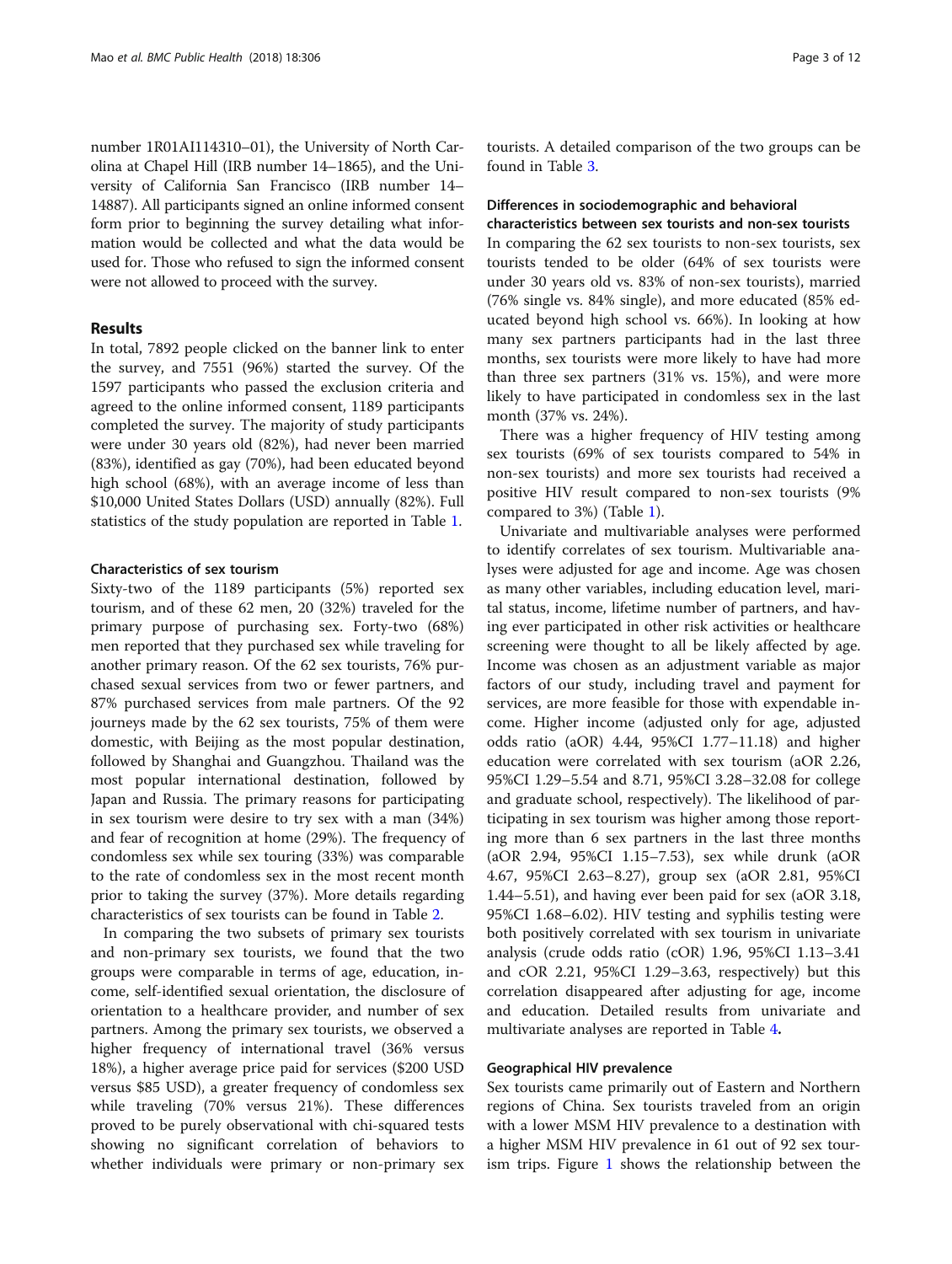<span id="page-3-0"></span>**Table 1** Socio-demographic and behavioral data of high-risk MSM in China in 2015 ( $N = 1189$ )

| Demographic or Behavior          | $(+)$ Sex Tourism $(N = 62)$ | $(-)$ Sex Tourism ( $N = 1127$ ) | Overall Total ( $N = 1189$ ) | $X^2$ (p)             |
|----------------------------------|------------------------------|----------------------------------|------------------------------|-----------------------|
|                                  | N (%)                        | N (%)                            | N (%)                        |                       |
| Age (years)                      |                              |                                  |                              | 11.38 ( $p = 0.01$ )  |
| $16 - 20$                        | 10(16)                       | 313 (28)                         | 323 (27)                     |                       |
| $21 - 25$                        | 18 (50)                      | 409 (36)                         | 427 (36)                     |                       |
| $26 - 30$                        | 13(21)                       | 211 (19)                         | 224 (19)                     |                       |
| >30                              | 20(34)                       | 195 (17)                         | 215 (18)                     |                       |
| Residence (Region)               |                              |                                  |                              | 3.34 ( $p = 0.65$ )   |
| Northern China                   | 15(24)                       | 236 (21)                         | 251 (21)                     |                       |
| Northeastern China               | 8(13)                        | 89 (8)                           | 97 (8)                       |                       |
| Eastern China                    | 17(27)                       | 311 (28)                         | 328 (28)                     |                       |
| Southern China                   | 14(23)                       | 278 (25)                         | 292 (25)                     |                       |
| Southwestern China               | 5(8)                         | 131 (12)                         | 136 (11)                     |                       |
| Northwestern China               | 3(5)                         | 82(7)                            | 85 (7)                       |                       |
| Marital status                   |                              |                                  |                              | 2.68 ( $p = 0.10$ )   |
| Single                           | 47 (76)                      | 944 (84)                         | 991 (83)                     |                       |
| Ever married                     | 15(24)                       | 183 (16)                         | 198 (17)                     |                       |
| Education level                  |                              |                                  |                              | 22.34 ( $p < 0.001$ ) |
| High school or less              | 9(15)                        | 383 (34)                         | 392 (33)                     |                       |
| College                          | 44 (71)                      | 700 (62)                         | 744 (63)                     |                       |
| Post-graduate                    | 9(15)                        | 44 (4)                           | 53 (5)                       |                       |
| Annual Income (USD)              |                              |                                  |                              | 45.97 ( $p < 0.001$ ) |
| < 3000                           | 8(13)                        | 322 (29)                         | 330 (28)                     |                       |
| 3000-10,000                      | 23 (37)                      | 622 (55)                         | 645 (54)                     |                       |
| 10,000-15,000                    | 20 (32)                      | 119 (11)                         | 139 (12)                     |                       |
| > 15,000                         | 11(18)                       | 64 (6)                           | 75 (6)                       |                       |
| Self-Identified Sexual Identity  |                              |                                  |                              | 21.96 ( $p < 0.001$ ) |
| Homosexual                       | 43 (69)                      | 792 (70)                         | 835 (70)                     |                       |
| Bisexual                         | 13(21)                       | 295 (26)                         | 308 (26)                     |                       |
| Heterosexual                     | 1(2)                         | 0(0)                             | 1(0)                         |                       |
| Other                            | 5(8)                         | 40 (4)                           | 45 (4)                       |                       |
| "Out" to doctor <sup>a</sup>     |                              |                                  |                              | 4.78 ( $p = 0.03$ )   |
| Yes                              | 27 (44)                      | 342 (30)                         | 369 (31)                     |                       |
| $\rm No$                         | 35 (56)                      | 785 (70)                         | 820 (69)                     |                       |
| Primary male partner             |                              |                                  |                              | 0.003 ( $p = 0.95$ )  |
| Yes                              | 44 (75)                      | 796 (71)                         | 840 (71)                     |                       |
| No                               | 18 (25)                      | 331 (29)                         | 349 (29)                     |                       |
| Primary female partner           |                              |                                  |                              | 2.40 ( $p = 0.12$ )   |
| Yes                              | 11(18)                       | 127(11)                          | 138 (12)                     |                       |
| No                               | 51 (82)                      | 1000 (89)                        | 1051 (88)                    |                       |
| > 1 sex partner in last 3 months |                              |                                  |                              | 6.28 ( $p = 0.01$ )   |
| Yes                              | 43 (69)                      | 598 (53)                         | 641 (54)                     |                       |
| No                               | 19 (31)                      | 529 (47)                         | 548 (46)                     |                       |
| Number of Partners               |                              |                                  |                              | 13.17 ( $p = 0.004$ ) |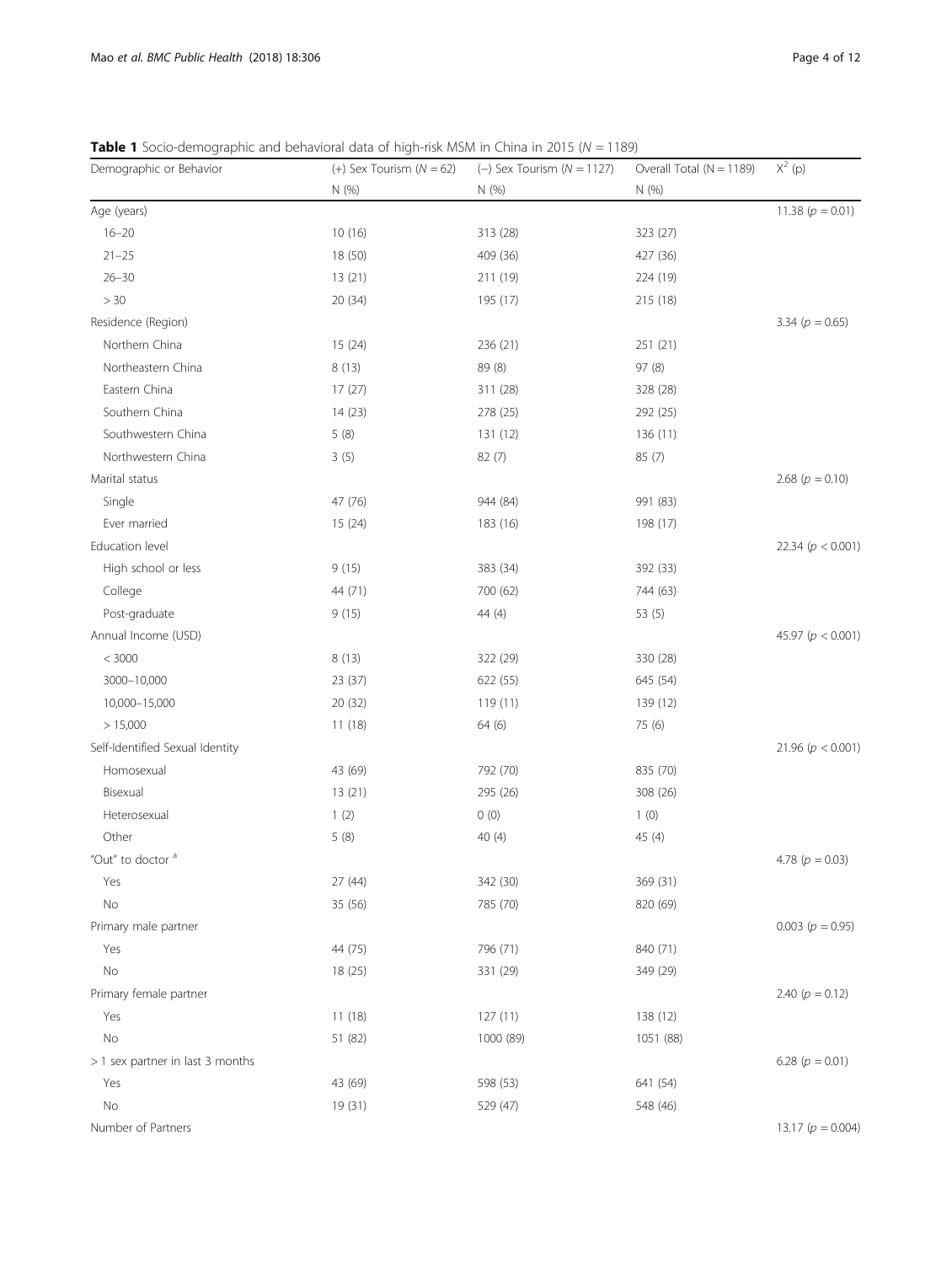**Table 1** Socio-demographic and behavioral data of high-risk MSM in China in 2015 ( $N = 1189$ ) (Continued)

| Demographic or Behavior                   | (+) Sex Tourism ( $N = 62$ ) | $(-)$ Sex Tourism ( $N = 1127$ ) | Overall Total (N = 1189) | $X^2$ (p)             |
|-------------------------------------------|------------------------------|----------------------------------|--------------------------|-----------------------|
|                                           | N (%)                        | N (%)                            | N (%)                    |                       |
| $\mathbf{1}$                              | 19 (31)                      | 527 (47)                         | 546 (46)                 |                       |
| $2 - 3$                                   | 24 (39)                      | 435 (39)                         | 459 (39)                 |                       |
| $4 - 5$                                   | 12 (19)                      | 109 (10)                         | 121 (10)                 |                       |
| $6+$                                      | 7(11)                        | 56 $(5)$                         | 63(5)                    |                       |
| Condomless sex in last month <sup>b</sup> |                              |                                  |                          | 6.0 ( $p = 0.01$ )    |
| Yes                                       | 23 (37)                      | 264 (23)                         | 287 (24)                 |                       |
| No                                        | 39 (63)                      | 863 (76)                         | 902 (76)                 |                       |
| Condomless sex with male in last month    |                              |                                  |                          | 3.20 ( $p = 0.07$ )   |
| Yes                                       | 20 (32)                      | 253 (22)                         | 273 (23)                 |                       |
| No                                        | 42 (68)                      | 874 (78)                         | 916 (77)                 |                       |
| Condomless sex with female in last month  |                              |                                  |                          | 9.27 ( $p = 0.002$ )  |
| Yes                                       | 5(8)                         | 23(2)                            | 28(2)                    |                       |
| No                                        | 57 (92)                      | 1104 (98)                        | 1161 (98)                |                       |
| Sex while drunk                           |                              |                                  |                          | 38.72 ( $p < 0.001$ ) |
| Yes                                       | 25 (40)                      | 139 (12)                         | 164(14)                  |                       |
| No                                        | 37 (60)                      | 988 (88)                         | 1025 (86)                |                       |
| Group Sex <sup>c</sup>                    |                              |                                  |                          | 9.77 ( $p = 0.002$ )  |
| Yes                                       | 13(21)                       | 101(9)                           | 114(10)                  |                       |
| No                                        | 49 (79)                      | 1026 (91)                        | 1075 (90)                |                       |
| Been paid for sex                         |                              |                                  |                          | 7.64 ( $p = 0.005$ )  |
| Yes                                       | 16 (26)                      | 150(13)                          | 166(14)                  |                       |
| No                                        | 46 (74)                      | 977 (87)                         | 1023 (86)                |                       |
| Ever HIV tested                           |                              |                                  |                          | 5.89 ( $p = 0.02$ )   |
| Yes                                       | 43 (69)                      | 604 (54)                         | 647 (54)                 |                       |
| No                                        | 19(31)                       | 523 (46)                         | 542 (46)                 |                       |
| Ever received HIV positive result         |                              |                                  |                          | 4.45 ( $p = 0.03$ )   |
| Yes                                       | 5(8)                         | 35(3)                            | 40(3)                    |                       |
| No                                        | 57 (92)                      | 905 (97)                         | 953 (97)                 |                       |
| Ever tested for syphilis                  |                              |                                  |                          | 9.04 ( $p = 0.002$ )  |
| Yes                                       | 29 (47)                      | 325 (29)                         | 354 (30)                 |                       |
| <b>No</b>                                 | 33 (53)                      | 802 (71)                         | 835 (70)                 |                       |
| Ever received STD diagnosis or treatment  |                              |                                  |                          | 0.31 ( $p = 0.58$ )   |
| Yes                                       | 14(23)                       | 222 (20)                         | 236 (20)                 |                       |
| No                                        | 48 (77)                      | 905 (80)                         | 953 (80)                 |                       |

<sup>a</sup> "Out to a doctor" was defined as having ever discussed sexual orientation with a healthcare provider; <sup>b</sup> Condomless sex is defined as any incidence of sexual intercourse without use of a condom; <sup>c</sup> Group sex was defined as any incidence of sexual intercourse involving more than two people

MSM HIV prevalence at the origin and the change of prevalence at the destination. Paired sample analysis showed that the MSM HIV prevalence at sex tourism journey origins were lower than MSM HIV prevalence at the destinations (mean =  $6.86$ , SD =  $5.24$ ; paired T-test  $t(91) = -4.218, p < 0.01$ ).

#### Discussion

We identified a subset of MSM sex tourists with multiple high-risk sexual behaviors. Most MSM sex tourist research has focused on high-income countries [[7,](#page-10-0) [10](#page-10-0), [17\]](#page-11-0) or specifically recruited participants who have traveled recently. [[7,](#page-10-0) [8](#page-10-0), [10,](#page-10-0) [22](#page-11-0)] Our study extends the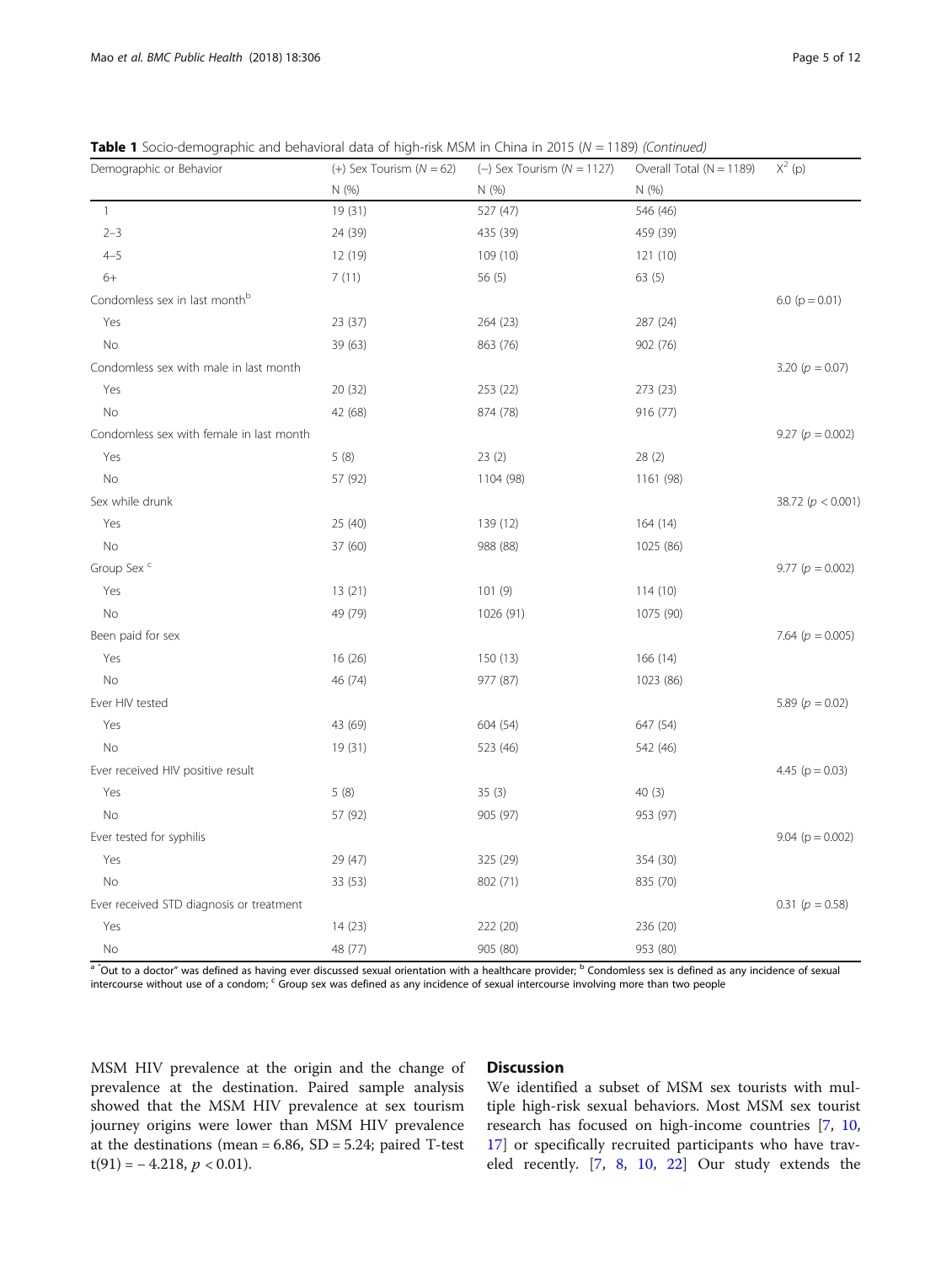<span id="page-5-0"></span>

| <b>Table 2</b> Sex tourism among high-risk MSM in China, 2015 (N = 62) |  |  |  |  |  |
|------------------------------------------------------------------------|--|--|--|--|--|
|------------------------------------------------------------------------|--|--|--|--|--|

| Variable                                               | Prevalence |
|--------------------------------------------------------|------------|
|                                                        | N (%)      |
| Primary purpose of travel to purchase sex              |            |
| Yes                                                    | 20 (32)    |
| No                                                     | 42 (68)    |
| Destination                                            |            |
| Within China                                           | 69 (75)    |
| Outside China                                          | 23 (25)    |
| How was partner found                                  |            |
| Mobile App                                             | 39 (63)    |
| Website/Online portal                                  | 29 (47)    |
| In-person solicitation                                 | 12 (19)    |
| Local Establishment                                    | 11 (18)    |
| Average distance traveled to purchase sex              |            |
| Within China                                           | 1818.7 km  |
| $< 500$ km                                             | 43 (80)    |
| 501-1000 km                                            | 8 (16)     |
| 1001-2000 km                                           | 18 (33)    |
| > 2000 km                                              | 8 (15)     |
| Outside China                                          | 4316.0 km  |
| < 2500 km                                              | 6(43)      |
| 2501-5000 km                                           | 5 (36)     |
| > 5000 km                                              | 5 (36)     |
| Ethnicity of Partner from whom services were purchased |            |
| Native to destination country                          | 59 (95)    |
| Not native to destination country                      | 3(5)       |
| Reason for sex tourism                                 |            |
| Wanted to try sex with a man                           | 21 (34)    |
| Afraid of recognition at home                          | 18 (29)    |
| Price                                                  | 7(11)      |
| Do not need to use condoms                             | 2(3)       |
| Unable to get at home                                  | 11 (18)    |
| Drunk                                                  | 4(7)       |
| Other                                                  | 17(27)     |
| Purchased sex from                                     |            |
| Women                                                  | 8(13)      |
| Men                                                    | 54 (87)    |
| Transgender                                            | 2(3)       |
| Number of partners purchased while traveling           |            |
| 1                                                      | 35 (56)    |
| $2 - 5$                                                | 12 (20)    |
| $3 - 5$                                                | 9(15)      |
| $6 - 10$                                               | 2(3)       |
| >10                                                    | 3(3)       |
|                                                        |            |

| (Continued)                            |            |
|----------------------------------------|------------|
| Variable                               | Prevalence |
| Condomless sex                         |            |
| Yes, vaginal                           | 3(5)       |
| Yes, anal                              | 20 (32)    |
| No                                     | 41 (66)    |
| Reason for condomless sex              |            |
| I did not want to use                  | 17(27)     |
| Did not have time                      | 8 (13)     |
| My partner did not want to use         | 6(10)      |
| Did not have one                       | 4(7)       |
| I believed I was HIV negative          | 4(7)       |
| I believed my partner was HIV negative | 4(7)       |
| Drunk or high                          | 1(2)       |
| Price paid (USD)                       |            |
| < 75                                   | 39 (63)    |
| $75 - 150$                             | 14 (23)    |
| 150-300                                | 5(8)       |
| > 300                                  | 3(5)       |
| Travel Alone?                          |            |
| Yes                                    | 41 (66)    |
| No                                     | 21 (34)    |
| Did you ask partner about HIV status?  |            |
| Yes                                    | 24 (39)    |
| No                                     | 37 (61)    |
| Have you ever tested for HIV/frequency |            |
| No                                     | 20 (32)    |
| Less than every 2 years                | 6(10)      |
| Once a year                            | 19 (31)    |
| Once every 6 months                    | 12 (19)    |
| Once every 3 months                    | 5(8)       |
| Have you ever tested for syphilis?     |            |
| Yes                                    | 28 (45)    |
| No                                     | 34 (55)    |

literature on sex tourism by including data in a middleincome country, comparing origin and destination HIV prevalence, and comparing the differences between those traveling primarily to purchase sex and those traveling primarily for other reasons.

We found that MSM sex tourists represented a broader group than that recognized by the World Tourism Organization, a subsidiary of the United Nations. This organization defines sex tourism as "trips organized … using [tourism] networks …with the primary purpose of effecting a commercial sexual relationship by the tourist with residents at the destination." [[23\]](#page-11-0) This

**Table 2** Sex tourism among high-risk MSM in China, 2015 ( $N = 62$ )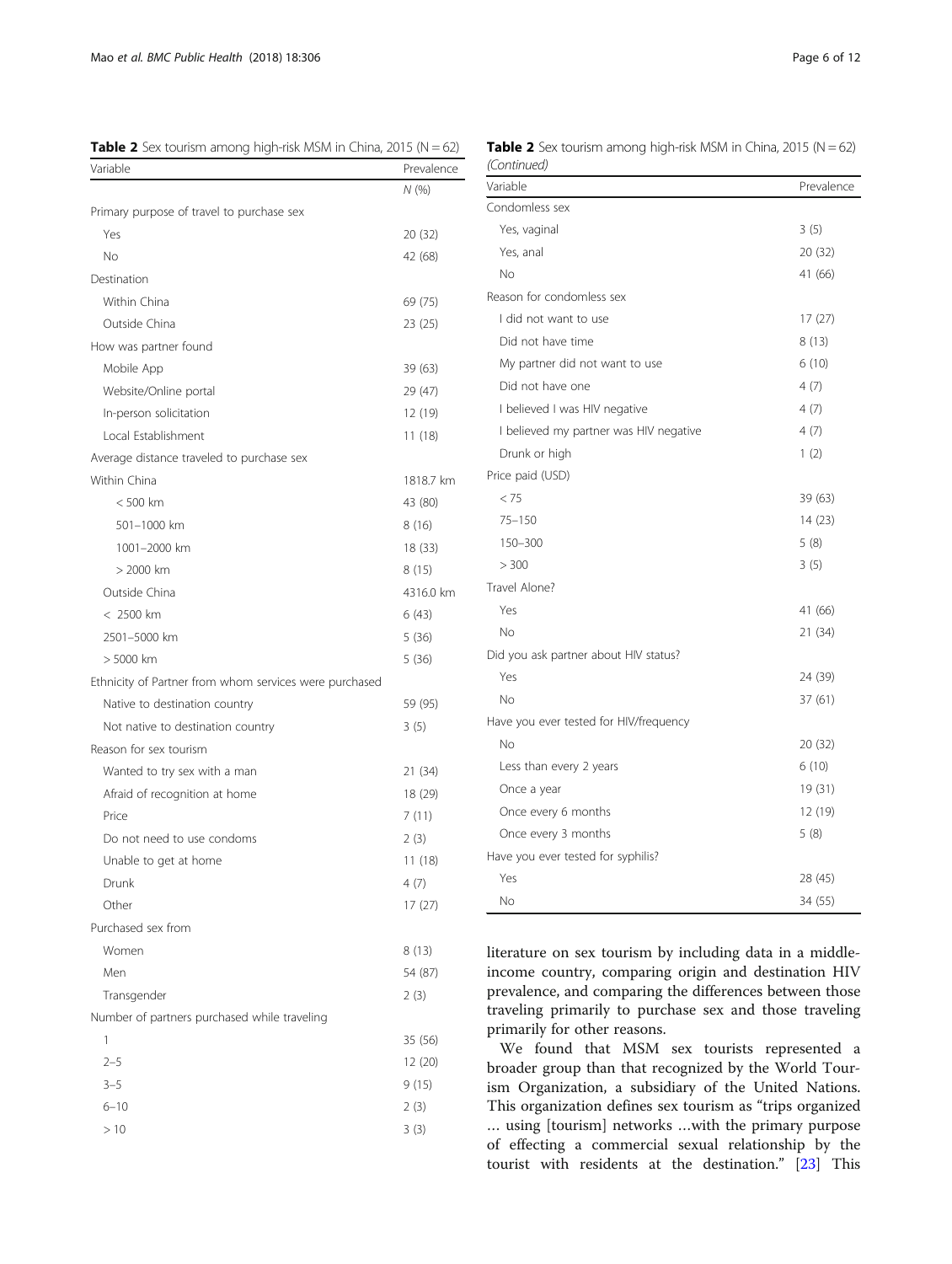<span id="page-6-0"></span>

| Table 3 Comparison of socio-demographic and behavioral data between primary sex tourists <sup>a</sup> ( $n = 20$ ) and non-primary sex tourists <sup>b</sup> |  |
|--------------------------------------------------------------------------------------------------------------------------------------------------------------|--|
| $(n = 42)$                                                                                                                                                   |  |

| Demographic or Behavior            | Primary Sex Tourism $(N = 20)$ | Not Primary Sex Tourism ( $N = 42$ ) Overall Total ( $N = 62$ ) $X^2$ (p) |         |                     |
|------------------------------------|--------------------------------|---------------------------------------------------------------------------|---------|---------------------|
|                                    | N(% )                          | N (%)                                                                     | N (%)   |                     |
| Age (years)                        |                                |                                                                           |         | 0.45 ( $p = 0.92$ ) |
| $16 - 20$                          | 3(15)                          | 7(17)                                                                     | 10(16)  |                     |
| $21 - 25$                          | 5(25)                          | 13 (32)                                                                   | 18 (50) |                     |
| $26 - 30$                          | 5(25)                          | 8 (20)                                                                    | 13(21)  |                     |
| $>30\,$                            | 7(35)                          | 13(32)                                                                    | 20(34)  |                     |
| Residence (Region)                 |                                |                                                                           |         | 4.75 ( $p = 0.45$ ) |
| Northern China                     | 5(25)                          | 10(16)                                                                    | 15(24)  |                     |
| Northeastern China                 | 0(0)                           | 8(13)                                                                     | 8(13)   |                     |
| Eastern China                      | 6 (30)                         | 11(18)                                                                    | 17(27)  |                     |
| Southern China                     | 6 (30)                         | 8 (13)                                                                    | 14(23)  |                     |
| Southwestern China                 | 2(10)                          | 3(5)                                                                      | 5(8)    |                     |
| Northwestern China                 | 1(5)                           | 2(3)                                                                      | 3(5)    |                     |
| Marital status                     |                                |                                                                           |         | 3.24 ( $p = 0.07$ ) |
| Single                             | 18 (90)                        | 29 (69)                                                                   | 47 (76) |                     |
| Ever married                       | 2(10)                          | 13(31)                                                                    | 15(24)  |                     |
| Education level                    |                                |                                                                           |         | 1.03 ( $p = 0.60$ ) |
| High school or less                | 2(10)                          | 7(17)                                                                     | 9(15)   |                     |
| College                            | 14(70)                         | 30 (71)                                                                   | 44 (71) |                     |
| Post-graduate                      | 4(20)                          | 5(12)                                                                     | 9(15)   |                     |
| Annual Income (USD)                |                                |                                                                           |         | 3.82 ( $p = 0.28$ ) |
| $< 3000\,$                         | 1(5)                           | 7(17)                                                                     | 8(13)   |                     |
| 3000-10,000                        | 10 (50)                        | 13(31)                                                                    | 23(37)  |                     |
| 10,000-15,000                      | 7(35)                          | 13(31)                                                                    | 20(32)  |                     |
| > 15,000                           | 2(10)                          | 9(21)                                                                     | 11(18)  |                     |
| Self-Identified Sexual Orientation |                                |                                                                           |         | 2.33 ( $p = 0.51$ ) |
| Gay                                | 13 (65)                        | 30 (71)                                                                   | 43 (69) |                     |
| Bisexual                           | 4(20)                          | 9(21)                                                                     | 13(21)  |                     |
| Straight                           | 1(5)                           | 0(0)                                                                      | 1(2)    |                     |
| Other                              | 2(10)                          | 3(7)                                                                      | 5(8)    |                     |
| "Out" to doctor <sup>c</sup>       |                                |                                                                           |         | $0.03(p = 0.87)$    |
| Yes                                | 9(45)                          | 18 (43)                                                                   | 27 (44) |                     |
| No                                 | 11(55)                         | 24 (57)                                                                   | 35 (56) |                     |
| Primary male partner               |                                |                                                                           |         | $0.51(p = 0.47)$    |
| Yes                                | 13 (65)                        | 31 (74)                                                                   | 44 (75) |                     |
| No                                 | 7(35)                          | 11(26)                                                                    | 18 (25) |                     |
| Primary female partner             |                                |                                                                           |         | 0.15 ( $p = 0.70$ ) |
| Yes                                | 3(15)                          | 8 (19)                                                                    | 11(18)  |                     |
| No                                 | 17 (85)                        | 34 (81)                                                                   | 51 (82) |                     |
| > 1 sex partner in last 3 months   |                                |                                                                           |         | 0.85 ( $p = 0.35$ ) |
| Yes                                | 13 (65)                        | 32 (76)                                                                   | 45 (73) |                     |
| $\rm No$                           | 7(35)                          | 10(24)                                                                    | 17(27)  |                     |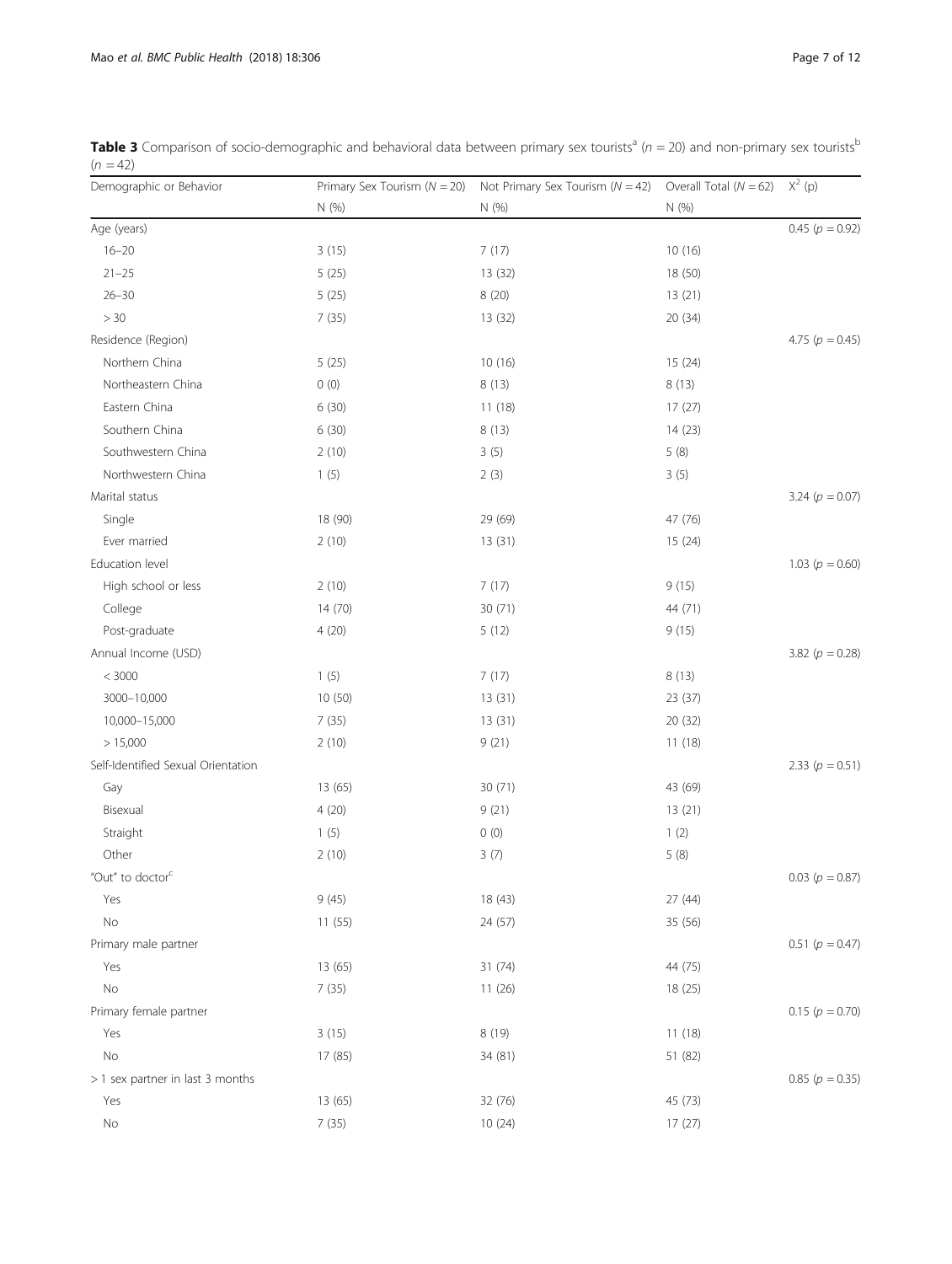| Demographic or Behavior                   |         | Primary Sex Tourism ( $N = 20$ ) Not Primary Sex Tourism ( $N = 42$ ) | Overall Total ( $N = 62$ ) $X^2$ (p) |                     |
|-------------------------------------------|---------|-----------------------------------------------------------------------|--------------------------------------|---------------------|
|                                           | N(%)    | N (%)                                                                 | N (%)                                |                     |
| Number of Partners                        |         |                                                                       |                                      | 1.97 ( $p = 0.58$ ) |
| $\mathbf{1}$                              | 7(35)   | 10(24)                                                                | 19(31)                               |                     |
| $2 - 3$                                   | 8(40)   | 16 (38)                                                               | 24 (39)                              |                     |
| $4 - 5$                                   | 2(10)   | 10(24)                                                                | 12 (19)                              |                     |
| $6+$                                      | 3(15)   | 6(14)                                                                 | 7(11)                                |                     |
| Condomless sex in last month <sup>d</sup> |         |                                                                       |                                      | $0.30(p = 0.86)$    |
| Yes, with man                             | 7(35)   | 13(31)                                                                | 20 (32)                              |                     |
| Yes, with woman                           | 2(10)   | 3(7)                                                                  | 5(8)                                 |                     |
| No                                        | 12 (60) | 28 (67)                                                               | 37 (60)                              |                     |
| Sex while drunk                           |         |                                                                       |                                      | 1.63 ( $p = 0.20$ ) |
| Yes                                       | 11(55)  | 30(71)                                                                | 25 (40)                              |                     |
| $\rm No$                                  | 9(45)   | 12 (29)                                                               | 37 (60)                              |                     |
| Group Sex <sup>e</sup>                    |         |                                                                       |                                      | 3.75 ( $p = 0.05$ ) |
| Yes                                       | 7(35)   | 6(14)                                                                 | 13(21)                               |                     |
| No                                        | 13 (65) | 36 (86)                                                               | 49 (79)                              |                     |
| Been paid for sex                         |         |                                                                       |                                      | 3.11 ( $p = 0.08$ ) |
| Yes                                       | 8(40)   | 8(19)                                                                 | 16(26)                               |                     |
| <b>No</b>                                 | 12(60)  | 34 (81)                                                               | 46 (74)                              |                     |
| Ever HIV tested                           |         |                                                                       |                                      | 0.10 ( $p = 0.75$ ) |
| Yes                                       | 13 (65) | 29 (69)                                                               | 42 (68)                              |                     |
| No                                        | 7(35)   | 13(31)                                                                | 20 (32)                              |                     |
| Ever tested for syphilis                  |         |                                                                       |                                      | 2.74 ( $p = 0.10$ ) |
| Yes                                       | 6(30)   | 22 (52)                                                               | 29 (47)                              |                     |
| No                                        | 14 (70) | 20 (48)                                                               | 33 (53)                              |                     |
| Ever received STD diagnosis or treatment  |         |                                                                       |                                      | $0.29 (p = 0.59)$   |
| Yes                                       | 5(25)   | 8 (19)                                                                | 13(21)                               |                     |
| No                                        | 15 (75) | 34 (81)                                                               | 49 (79)                              |                     |

**Table 3** Comparison of socio-demographic and behavioral data between primary sex tourists<sup>a</sup> ( $n = 20$ ) and non-primary sex tourists<sup>b</sup>  $(n = 42)$  (Continued)

<sup>a</sup>Primary sex tourists defined as those who traveled for the primary purpose of purchasing sex, <sup>b</sup>Non-primary sex tourists are defined as those who purchased sex while traveling for other reasons. <sup>c</sup> Out to a doctor" was defined as having ever discussed sexual orientation with a healthcare provider; <sup>d</sup> Condomless sex is defined as any incidence of sexual intercourse without use of a condom; <sup>e</sup> Group sex was defined as any incidence of sexual intercourse involving more than two people

operational definition has been used in previous research. [\[10](#page-10-0), [22](#page-11-0)] Our data suggest that in China, this definition is no longer adequate and that many MSM sex tourists will travel for primary reasons other than purchasing commercial sex. In fact, nearly two-thirds of our sex tourists would not be captured using this original definition. Comparison of the primary sex tourists who fall within the original definition and the non-primary sex tourists who do not shows that there is no significant difference in socio-demographic and sexual behavior characteristics, suggesting a broader definition is more appropriate. In addition, both primary and nonprimary sex tourists reported their primary motivation to purchase sex while traveling was due to fear of

recognition at home as well as a desire to try sex with males. This supports previous findings that Chinese MSM are driven to participate in sex tourism because of the strong social stigmas and bias against MSM. [[24\]](#page-11-0) A previous study has also argued for the need to include non-primary sex tourists in sex tourism research, and reported that sexual services are often purchased by those businessmen and others staying long-term at their destination. [[9](#page-10-0)] We further broadened the definition of sex tourism by including domestic journeys as well as international journeys. Had we not defined sex tourism to include domestic travel, 75% of our sex tourists would not have been identified. By using our broader definition of sex tourism, we were able to capture a wider spectrum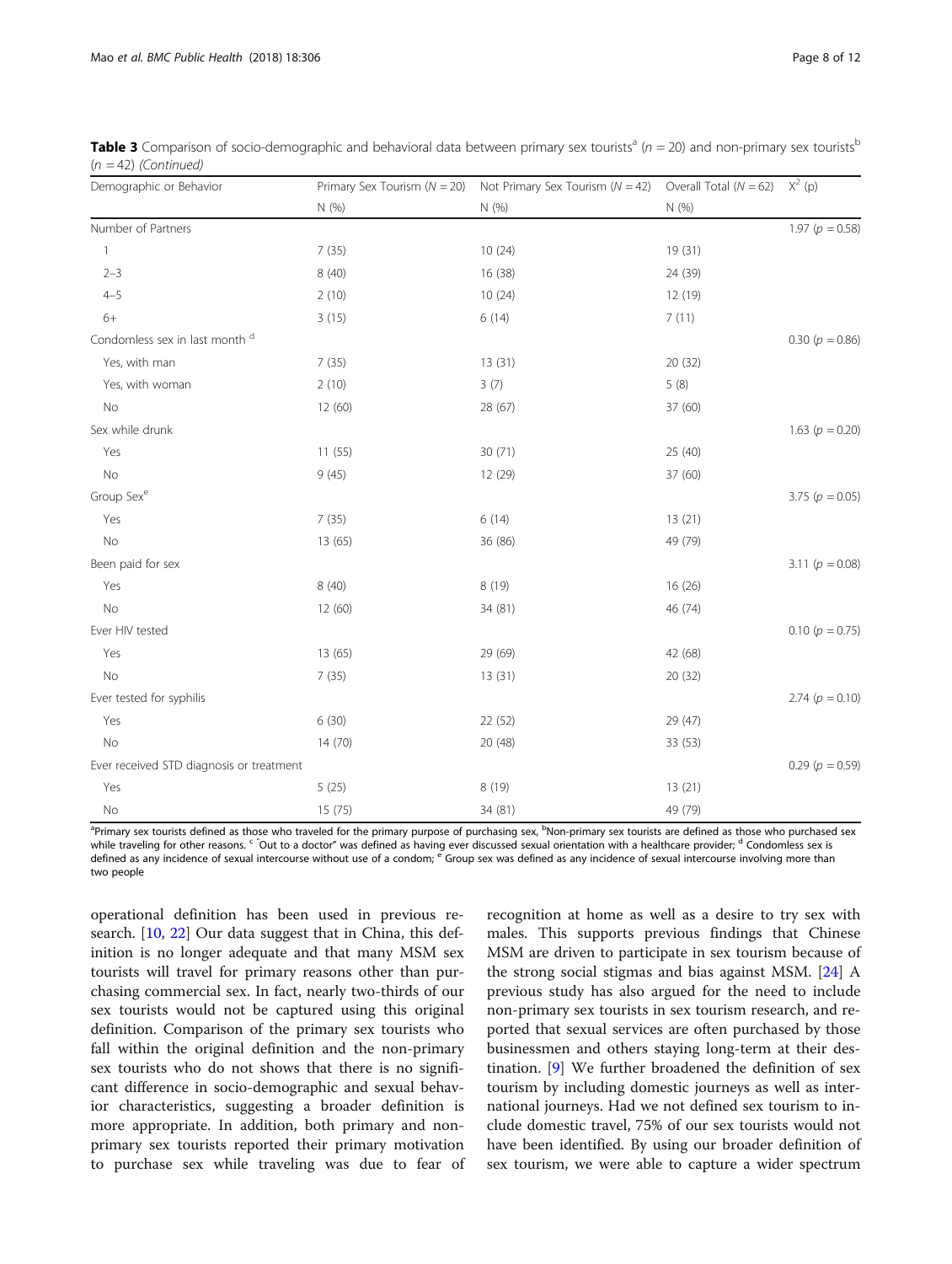<span id="page-8-0"></span>Table 4 Correlates of men having participated in sex tourism among MSM in China ( $n = 62$ ) when compared to men who did not ( $n = 1127$ )

| Variable                                   | Crude OR (95%<br>CI) | Adjusted OR (95% CI) |
|--------------------------------------------|----------------------|----------------------|
| Age <sup>b</sup>                           | 1.06 (1.03-1.09)     | 1.03 (0.99-1.07)     |
| Education level                            |                      |                      |
| High school or less                        | Ref                  | Ref <sup>c</sup>     |
| College or higher                          | 2.68 (1.29–5.54)     | 2.26 (1.08–4.72)     |
| Post-graduate                              | 8.71 (3.28–23.08)    | 5.19 (1.87–14.38)    |
| Marital status                             |                      |                      |
| Single                                     | $0.61(0.33 - 1.11)$  | $0.47(0.35 - 1.62)$  |
| <b>Ever Married</b>                        | Ref                  | Ref                  |
| Annual Income (USD)                        |                      |                      |
| < 3000                                     | Ref                  | Ref <sup>d</sup>     |
| 3000-10,000                                | 1.49 (0.66–3.37)     | $1.23(0.52 - 2.90)$  |
| 10,000-15,000                              | 6.77 (2.90–15.77)    | 5.21 (2.09-13.01)    |
| > 15,000                                   | 6.92 (2.68–17.88)    | 4.41 (1.51–12.86)    |
| Self-identified sexual orientation         |                      |                      |
| Gay                                        | $0.96(0.55 - 1.67)$  | $1.08(0.61 - 1.91)$  |
| Bisexual / Straight /<br>Other             | Ref                  | Ref                  |
| "Out" to healthcare worker                 |                      |                      |
| Yes                                        | Ref                  | Ref                  |
| No                                         | $0.57(0.34 - 0.95)$  | $0.61(0.36 - 1.03)$  |
| Primary Male partner                       |                      |                      |
| Yes                                        | $1.08(0.59 - 1.97)$  | $1.01(0.54 - 1.89)$  |
| Νo                                         | Ref                  | Ref                  |
| Primary Female partner                     |                      |                      |
| Yes, female                                | $0.39(0.11 - 1.36)$  | $0.31(0.08 - 1.15)$  |
| No                                         | Ref                  | Ref                  |
| Number of sexual partners in last 3 months |                      |                      |
| 1                                          | Ref                  | Ref                  |
| $2 - 3$                                    | $1.53(0.83 - 2.83)$  | $1.28(0.68 - 2.41)$  |
| $4 - 5$                                    | 3.81 (1.53-9.49)     | $2.58(0.99 - 6.67)$  |
| $6+$                                       | 2.92 (1.38-6.18)     | 2.29 (1.06-4.97)     |
| Condomless Sex                             |                      |                      |
| Yes                                        | 1.93 (1.13-3.29)     | $1.83(1.06 - 3.17)$  |
| No.                                        | Ref                  | Ref                  |
| Sex while drunk                            |                      |                      |
| Yes                                        | $4.80(2.81 - 8.22)$  | 4.24 (2.44–7.40)     |
| No.                                        | Ref                  | Ref                  |
| Have participated in group sex             |                      |                      |
| Yes                                        | $2.70(1.41 - 5.14)$  | 2.81 (1.44–5.51)     |
| N <sub>o</sub>                             | Ref                  | Ref                  |
| Been paid for sex                          |                      |                      |
| Yes                                        | 2.27 (1.25–4.11)     | 2.81 (1.52–5.22)     |

Table 4 Correlates of men having participated in sex tourism among MSM in China ( $n = 62$ ) when compared to men who did not ( $n = 1127$ ) (Continued)

| Variable                                 | Crude OR (95%<br>Cl)                | Adjusted OR (95% CI)<br>a |
|------------------------------------------|-------------------------------------|---------------------------|
| No                                       | Ref                                 | Ref                       |
| Fver HIV tested                          |                                     |                           |
| Yes                                      | $1.96(1.13-3.41)$ $1.50(0.85-2.65)$ |                           |
| No                                       | Ref                                 | Ref                       |
| Ever received HIV positive result        |                                     |                           |
| Yes                                      | 2.74 (1.03–7.25)                    | $2.79(1.03 - 7.55)$       |
| No                                       | Ref                                 | Ref                       |
| Have tested for syphilis                 |                                     |                           |
| Yes                                      | $2.17(1.29 - 3.63)$                 | $1.62$ (0.95-2.77)        |
| No                                       | Ref                                 | Ref                       |
| Ever received STD treatment or diagnosis |                                     |                           |
| Yes                                      | $1.19(0.64 - 2.20)$                 | $1.09(0.58 - 2.07)$       |
| No                                       | Ref                                 | Ref                       |

<sup>a</sup>Multivariable analysis controlled for age and income unless otherwise specified; <sup>b</sup> Age was analyzed as a continuous variable; <sup>c</sup> Multivariable analysis of education level controlled for age and income; <sup>d</sup> Multivariable analysis of income controlled for age and education

of individuals engaging in the same risky sexual behaviors. Thus, our data also suggest that previous research likely underestimates the frequency of MSM sex tourism. [[10](#page-10-0), [22](#page-11-0)]

Sex tourists displayed several high-risk sexual behaviors such as condomless sex, sex while drunk, group sex, multiple sex partners and having been paid for sex. These findings are consistent with findings from China, [[24\]](#page-11-0), the United Kingdom, [\[7](#page-10-0)] Belgium, [\[10\]](#page-10-0) the United States, [\[8](#page-10-0)] and Vietnam. [\[22](#page-11-0)] This suggests that sex tourism may contribute to the co-occurrence of risk and disease syndemics. [\[25](#page-11-0)] Our participants reported slightly higher rates of condom usage at home than when traveling (23% versus 34%, respectively), contrasting existing research showing that sex tourists are more likely to use condoms while traveling. [[24\]](#page-11-0) Unprotected sex while traveling, in combination with other correlated risk behaviors such as group sex, sex while using drugs, sex while drunk and multiple sex partners, amplifies disease transmission. [[5\]](#page-10-0) This trend is consistent with the higher burden of living with HIV noted among sex tourists in our sample. Efforts to reduce HIV/STI transmission risks while traveling may be effective in reducing disease spread upon return. Delivering information on disease transmission and prevention prior to departure has been shown to reduce STI risk in Dutch marines prior to Cambodian travel, American Peace Corps volunteers in Africa and Swiss airline workers. [[9\]](#page-10-0)

Another key finding of our study was that sex tourists tend to travel from locations with low MSM HIV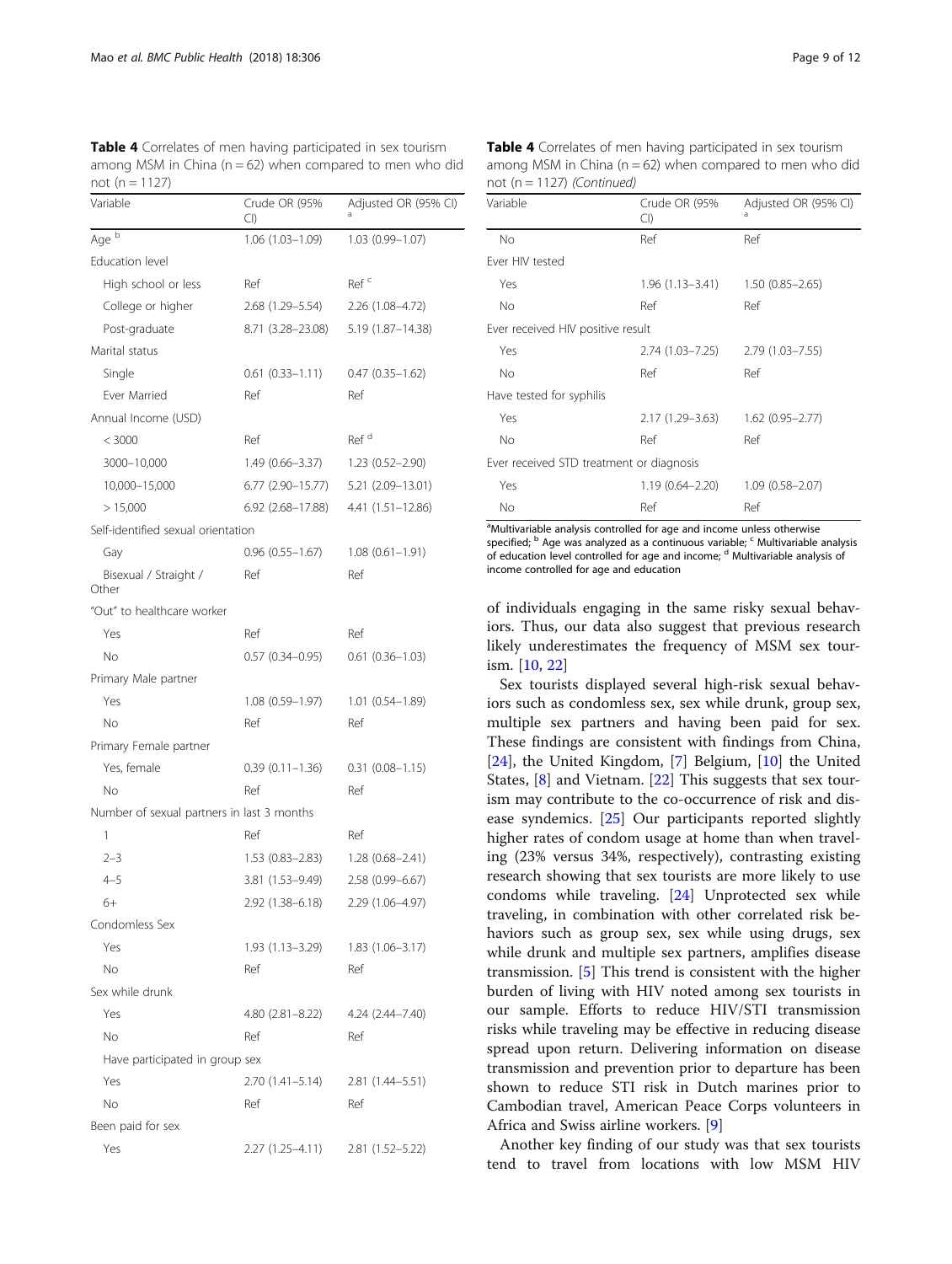<span id="page-9-0"></span>prevalence areas to locations with high MSM HIV prevalence, consistent with previous research from China. [\[26\]](#page-11-0) This is likely related to the higher known burden of HIV in urban areas, [\[20\]](#page-11-0) to where domestic sex tourists tended to travel. This presents a concern for disease transmission when travelers return to their home regions with lower HIV prevalence. [[6\]](#page-10-0) Previous studies on sex tourism in China [[27\]](#page-11-0) and internationally [\[5](#page-10-0)] have shown a trend in travel from regions of lower HIV prevalence to higher HIV prevalence, leading to transmission upon return. However, given the large migrant population in China, it may be challenging to isolate disease transmission secondary to migration from sex tourism. Studies targeted towards better understanding disease transmission dynamics are needed to illuminate the impact of sex tourism on disease transmission in China. Furthermore, the lack of access to healthcare and the low retention in the HIV treatment cascade among both the migrant population and sex tourists is extremely concerning. [\[28\]](#page-11-0)

Some limitations of our study should be noted. First, our participants were recruited for an online survey, and MSM recruited through the Internet in China are on average younger and better educated. [[29\]](#page-11-0) In addition, we only recruited high-risk men, and men who consistently used condoms were not captured in this analysis. However, we believe this selection makes our findings even more relevant to HIV transmission. Second, as the survey was a cross-sectional study, it impossible to infer causal relationships or to interpret baseline activity. Questions on sex tourism and sexual risk behaviors were asked without a specific time frame. As we gathered data on MSM HIV prevalence from recent sources, these numbers changed and we cannot confidently correlate that to the MSM HIV prevalence during the time period

each individual was traveling. Third, the definitions and indicators used by each source may have varied from both each other and our own definitions. Fourth, the small number of sex tourists limited our ability to examine some associations. However, as our study was a cross-sectional, observational study, the small percentage we noted may be a better estimation of the frequency of sex tourism among MSM in China. Fifth, although our study collected information on the price paid for sexual activities, we did not ask about which sexual activities were purchased. The lacking of this information limited our ability to know the cost of sexual tourism of the participants. Finally, only 62 people indicated that they engaged in sexual tourism. This small size limited our

While it is becoming increasingly clear that sex tourism poses an international public health risk, more studies on the topic are necessary. Targeted studies using phylogenetic research would give a better understanding disease transmission. Site-specific phylogenetic studies have been able to provide definitive evidence of HIV transmission between Singapore and Malaysia, [[5\]](#page-10-0) in turn helping to more accurately design and target interventions. Our behavioral data is consistent with phylogenetic research suggesting sexual mixing between Thai and Chinese MSM. [[30\]](#page-11-0) Similar studies looking at travel within China would shed more light on the disease transmission due to migration.

ability to conduct additional sub-analyses.

Interventions need to be set in place to prevent disease transmission as a result of sex tourism. Using procedures requiring few resources, it may be possible to identify sex tourists for more targeted intervention. Facilitating healthcare access for MSM and implementing policies requiring healthcare providers to ask about recent travels and relevant sexual history may identify cases

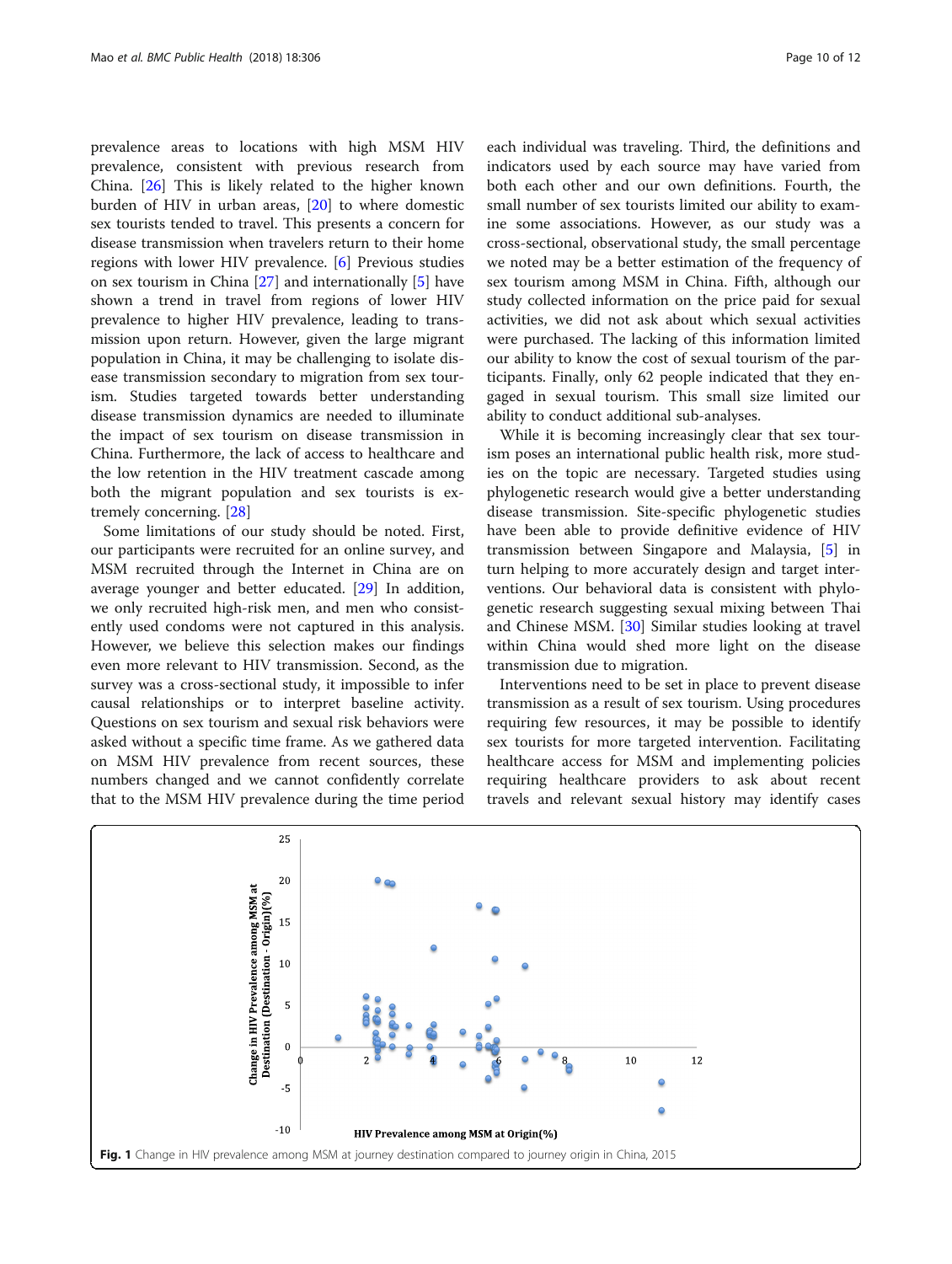<span id="page-10-0"></span>that would otherwise go unnoticed. In addition, giving pre-departure education to travelers either in health settings such as clinics or travel websites would also better inform travelers. At destinations popular for sex tourism, promoting healthcare access in the form of travel clinics and public advertisements promoting sexual health may also mitigate disease transmission risks. As several of our participants reported smartphone app use to locate a sexual partner, use of smartphones to deliver interventions may be useful in the future to target sex tourists both pre- and post-departure.

#### Conclusion

Sex tourism occurs in several countries, and has long been associated with risky sexual behavior, [7–10] presenting significant public health concerns. The stigma associated with MSM behaviors will likely persist in lowand middle-income countries, increasing the need for improved public health programs and research. Given existing syndemics among MSM and differential HIV prevalence in origin and destination locations, sex tourism could amplify regional MSM HIV epidemics.

#### Abbreviations

aOR: Adjusted Odds Ratio; cOR: Crude Odds Ratio; HIV: Human Immunodeficiency Virus; IRB: Institutional Review Board; MSM: Men who have sex with men; STI: Sexually Transmitted Disease

#### Acknowledgements

We thank Dr. Bolin Cao, Dr. Haochu Li, Yilu Qin, May Thanthanasup, and Terrence Wong as well as the other members at SESH Global. We also extend special thanks to the staff at the Guangdong Provincial Center for Skin Diseases and STI Control.

#### Availability of data and material

All data generated or analysed during this study are included in this published article.

#### Funding

This work was supported by the Doris Duke Charitable Foundation [Doris duke International Clinical Research Fellowship to JM] and the National Institutes of Health [National Institute of Allergy and Infectious Diseases 1R01AI114310 to JT and CW]. The funding sources had no role in the design or implementation of this study.

#### Authors' contributions

The study was conceived by JM, CW, and JT. JM and CC collected data for the study. JM, WT, ST, and NW analyzed the data. JM started the first draft of the manuscript and all authors provided critical feedback. All authors read and approved the final manuscript.

#### Ethics approval and consent to participate

Ethical approval was obtained from institutional review boards at the Guangdong Provincial Center for Skin Diseases and Sexually Transmitted Infections Control (IRB number 1R01AI114310–01), the University of North Carolina at Chapel Hill (IRB number 14–1865), and the University of California San Francisco (IRB number 14–14887). All participants signed an online informed consent form prior to beginning the survey detailing what information would be collected and what the data would be used for. Those who refused to sign the informed consent were not allowed to proceed with the survey.

#### Consent for publication

Not applicable.

#### Competing interests

The authors declare that they have no competing interests.

#### Publisher's Note

Springer Nature remains neutral with regard to jurisdictional claims in published maps and institutional affiliations.

#### Author details

<sup>1</sup>University of North Carolina Project China, 2 Lujing Road, Floor 11. Guangzhou, Guangdong 510000, China. <sup>2</sup>The Johns Hopkins Hospital Baltimore, USA. <sup>3</sup>University of North Carolina Chapel Hill, Chapel Hill, USA. <sup>4</sup>Putgers School of Public Hoalth Now Brunswick USA. <sup>5</sup>Faculty of Infectio Rutgers School of Public Health, New Brunswick, USA. <sup>5</sup>Faculty of Infectious and Tropical Diseases, London School of Hygiene and Tropical Medicine, London, UK.

#### Received: 8 May 2017 Accepted: 23 February 2018 Published online: 02 March 2018

#### References

- 1. Baral S, Sifakis F, Cleghorn F, Beyrer C. Elevated risk for HIV infection among men who have sex with men in low- and middle-income countries 2000- 2006: a systematic review. PLoS Med. 2007;4(12):e339.
- 2. Preston DB, D'Augelli AR, Kassab CD, Starks MT. The relationship of stigma to the sexual risk behavior of rural men who have sex with men. AIDS Educ Prev. 2007;19(3):218–30.
- 3. Liu H, Liu H, Cai Y, Rhodes AG, Hong F. Money boys, HIV risks, and the associations between norms and safer sex: a respondent-driven sampling study in Shenzhen, China. AIDS Behav. 2009;13(4):652–62.
- 4. Liu H, Li S, Feldman MW. Forced bachelors, migration and HIV transmission risk in the context of China's gender imbalance: a meta-analysis. AIDS Care. 2012;24(12):1487–95.
- 5. Cheong HT, Ng KT, Ong LY, Chook JB, Chan KG, Takebe Y, Kamarulzaman A, Tee KK. Cross-border sexual transmission of the newly emerging HIV-1 clade CRF51\_01B. PLoS One. 2014;9(10):e111236.
- 6. Lau JT, Cai W, Tsui HY, Chen L, Cheng J, Lin C, Gu J, Hao C. Unprotected anal intercourse behavior and intention among male sex workers in Shenzhen serving cross-boundary male clients coming from Hong Kong, China - prevalence and associated factors. AIDS Care. 2012;24(1):59–70.
- 7. Clift SM, Forrest SP. Factors associated with gay men's sexual behaviours and risk on holiday. AIDS Care. 1999;11(3):281–95.
- 8. Darrow WW, Biersteker S, Geiss T, Chevalier K, Clark J, Marrero Y, Mills V, Obiaja K. Risky sexual behaviors associated with recreational drug use among men who have sex with men in an international resort area: challenges and opportunities. Journal of Urban Health. 2005;82(4):601–9.
- 9. Richens J. Sexually transmitted infections and HIV among travellers: a review. Travel Med Infect Dis. 2006;4(3–4):184–95.
- 10. Vanden Berghe W, Nostlinger C, Hospers H, Laga M. International mobility, sexual behaviour and HIV-related characteristics of men who have sex with men residing in Belgium. BMC Public Health. 2013;13:968.
- 11. Bandyopadhyay R. A paradigm shift in sex tourism research. Tourism Management Perspectives. 2013;6:1–2.
- 12. Arlt W. China's outbound tourism. Routledge; 2006.
- 13. Liu C, Mao J, Wong T, Tang W, Tso LS, Tang S, Zhang Y, Zhang W, Qin Y, Chen Z, Ma W, Kang D, Li H, Liao M, Mollan K, Hudgens M, Bayus B, Huang S, Yang B, Wei C, Tucker JD. Comparing the effectiveness of a crowdsourced video and a social marketing video in promoting condom use among Chinese men who have sex with men: a study protocol. BMJ Open. 2016; 6(10):e010755.
- 14. Eysenbach G, Group C-E. CONSORT-EHEALTH: improving and standardizing evaluation reports of web-based and mobile health interventions. J Med Internet Res. 2011;13(4):e126.
- 15. Tang W, Han L, Best J, Zhang Y, Mollan K, Kim J, Liu F, Hudgens M, Bayus B, Terris-Prestholt F, Galler S, Yang L, Peeling R, Volberding P, Ma B, Xu H, Yang B, Huang S, Fenton K, Wei C, Tucker JD. Crowdsourcing HIV Test Promotion Videos: A Noninferiority Randomized Controlled Trial in China. Clin Infect Dis. 2016;62:1436–42.
- 16. Beyrer C, Baral SD, Walker D, Wirtz AL, Johns B, Sifakis F. The expanding epidemics of HIV type 1 among men who have sex with men in low- and middle-income countries: diversity and consistency. Epidemiology Review. 2010;32:137–51.